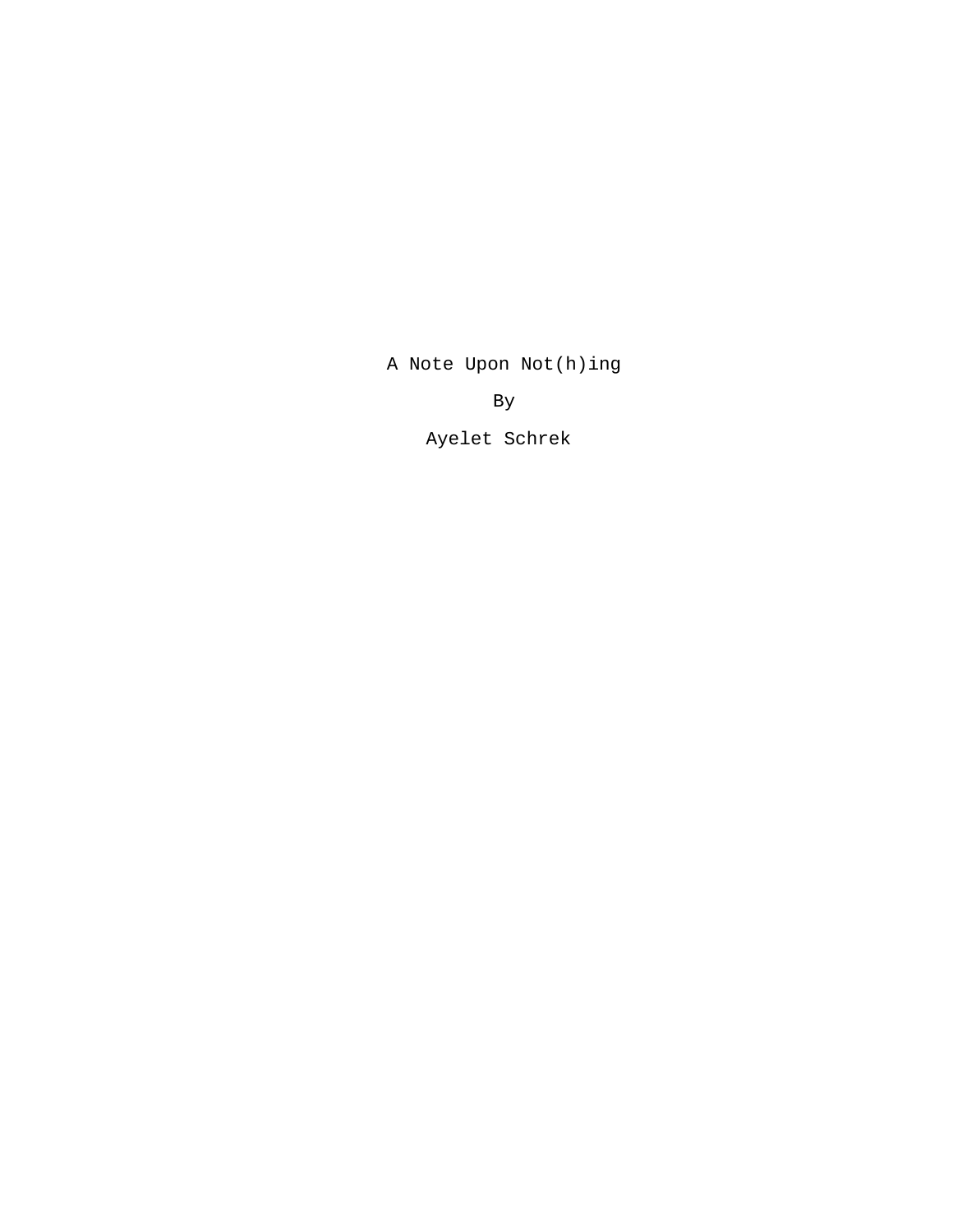## ACT I

## Scene 1

## SPEAKER

Dear Aaron,

I don't know what to say to you. I don't even know if you deserve my words. Why am I writing to you again?

See I'm done with *you*. What you *did*, well, that's here, probably always will be--definitely will be, in some form, always. But *you*.

I guess it's easier to think of you as an abstraction. A source rather than a being. Because sources dry up. An earthquake, a drought, a few extra degrees--or in our case, a minor understanding--and sources cease. It is more comfortable to think of you as unable to feed me anything new. Note: I also considered in place of the word "feed:" contribute, give, force, inject, insert, infect, project, and whatever is the opposite of failing to protest. But when a source dries--I cannot remember now if the pain I associate with the first time you violated me came with a withdrawing of moisture, the dehydration of pillowy folds--did my body respond for or against me, you?--or perhaps the blood was moisture enough--in the bible it was your brother who turned water into blood--you were the one who took people's valuables and treated them all the same--when a source dries, it does not do so all at once. No, I mean, what I really need to say is when a source dries, it goes somewhere. Water does not cease. And that is what frightens me. That you still have the potential to be the kind of source you were to me.

I find myself easily sidetracked by imagery. I think that is because you were the most vivid thing that has happened to me. (Also, tenses. Clearly: time.) I was walking down the street one day--no, it's you, so specific: I was paused, getting ice cream with a friend at the truck that does soft serve--swirl with chocolate sprinkles--that parks in the Park--Golden Gate, for anyone who does not share my background--on that stretch of road that bridges my everyday with my favorite bakery. I was with a friend, waiting in line, and it was sunny, those days when San Francisco is perfect, and I smelled you. Well, not you of course, it was someone else, but he smelled like you so vividly I felt faint. Panic, excitement--alert, danger! alert, alert--revert, alert! I am aware of you to the point of grotesque. That is, I was, because I am here now, not in that moment, not in any moment of mine you claimed, (MORE)

(CONTINUED)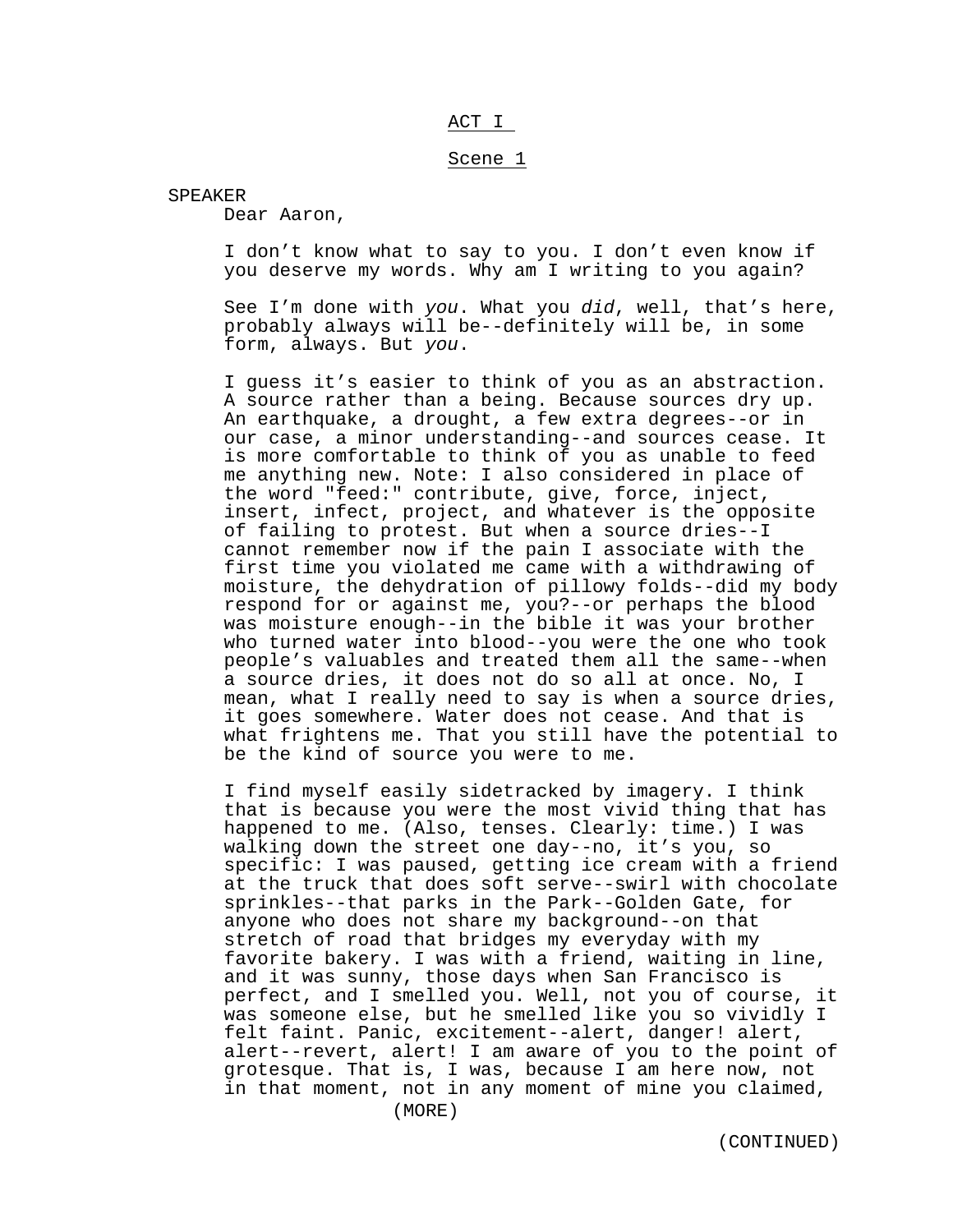SPEAKER (cont'd)

I am here, and *you* have no claim over this moment. Here now. Vividity fades.

If moisture did flee when you invaded, where did it go? I am afraid of the part of myself that is the haven of my body's reaction to unwanted action. Of that mystery space that requires a source. Which is different than where the moisture went?

Maybe I'm being too obtuse. But abuse is confusing. I'm afraid this writing--(righting?)--reflects my thoughts. Water reflects bodies. Bodies of water. I've never before though about what a strange way that is to describe water. It makes the act of entering water seem violent. I've never been much of a swimmer. Correction: I was a mermaid when I was young--correction, a naiad--and then puberty made entering violent.

I think I was harassed during middle school. They teach you about sex but not how to use it. Burgeoning boys test the newfound power of their genitalia, translate it into uncomfortably close and box you in and can say whatever because woman is vessel. Take what I give. (I speak there in the male voice, and find it does not make me feel powerful.)

I love being female. But I more and more realize it entails violation. I think I'd rather be violated than violator, but that's what I'm supposed to think. Which doesn't mean it can't be true. No real answers.

I've always wanted a daughter. There's something to it now that feels like sacrifice. Abraham and Issac, but not glorified. Dirty, base. Raised for slaughter. Not an ascension, a lowering. I feel at this moment no safety.

It's a wonder that we are able to override our maternal instincts and bring babies into this world. I suppose lust helps, but without lust, would we be so afraid? If I have a daughter, and I somehow think I will, she will likely be violated, as I have, but with her own twist. Maybe one day your children will violate mine, or mine yours. Now I feel a bit like God--all my children, violating each other!--I feel like a parent. I've been working with kids. So many of them haven't been hurt yet.

I like to ramble, but I don't like it to seem that I have rambled. I am far gone at this point. From abuse to motherhood--a different sort of usurpation. I am in a moment right now when everything except my body being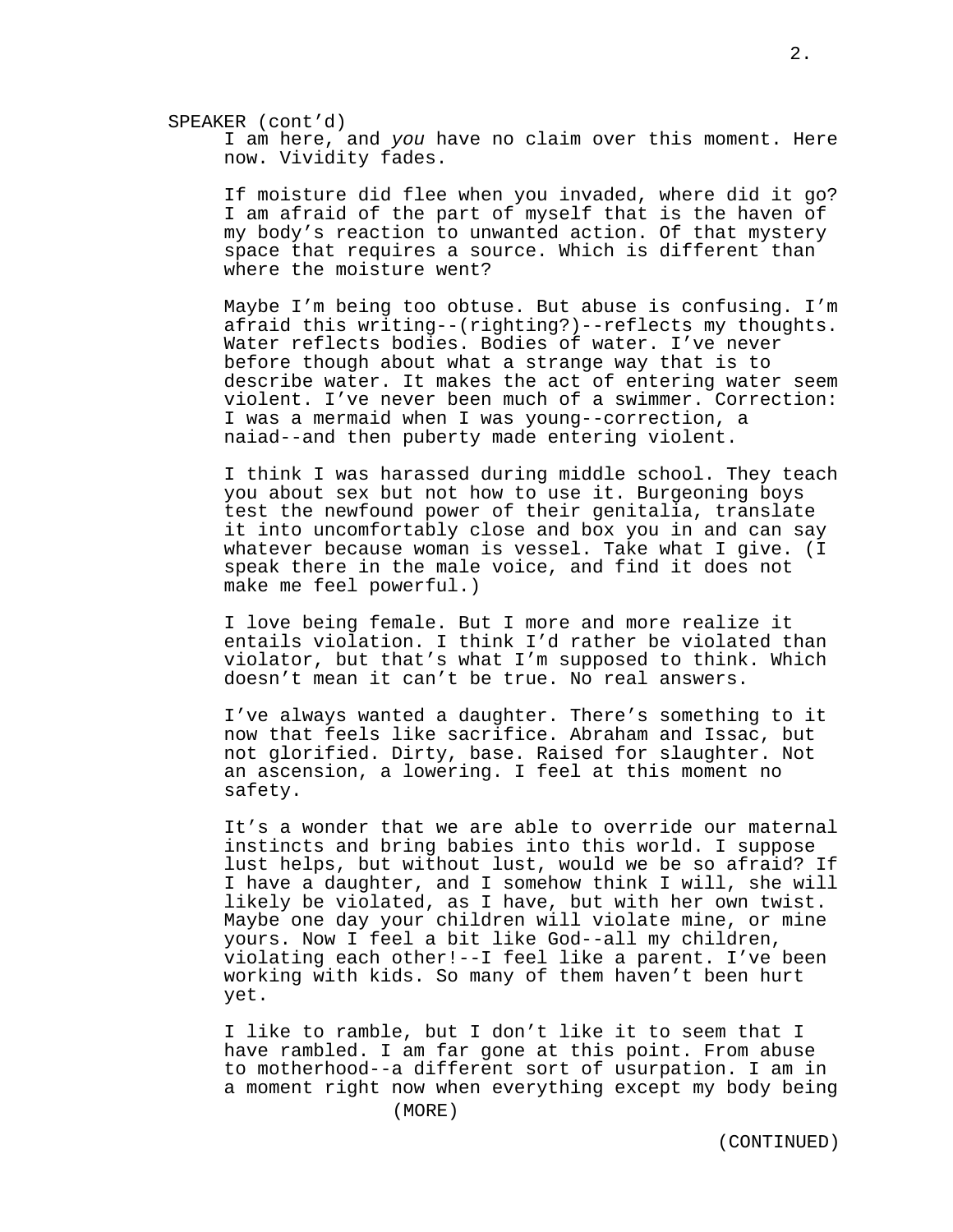SPEAKER (cont'd)

all my own is heinous. I long for touch that does not feel outside myself.

I am tired. I seek solace, I seek shelter. I seek the pause that comes from experiencing intensely. Those moments when you become unaware of the passage of time. You did provide me with a certain stillness. Like many animals, I freeze when I am threatened. I'm looking for a different kind of stillness. One not enforced but enjoyed. One that is not of instinct, but of the deepest higher functioning. It is funny that we use so much of our sentience trying to be more like that we call beasts. We have to fight our own awareness. Stillness lies in lacking.

You are out there. If I go with my metaphor, it is more comforting to think of you confined to a source than evaporated, scattered through the air I take into me. Source of what though?

I wonder if I was wrong. I wonder if I still need something from you. An apology, and explanation, an assurance. None seem sufficient. None seem applicable.

I shall sleep now and I imagine when I write again my tone will be different.

I awake as I do always: as if I am awaking from consciousness. From reality to reality. Life is less extreme in daylight. I wonder why that is?

I cannot muster horror now. The thought of you does not send me into existential panic. You seem small, and absurd. But then again, so does everything else. It is morning. There's something absurd to claiming reality.

Blanche DuBois spoke about deliberate cruelty: the one unforgivable thing.

I wish no one had ever hurt me. I wish I could love everyone.

I find deliberate cruelty to be rare. I believe people hurt each other mostly out of ignorance, and often out of fear. I've never seen the sense in saying "treat others how you feel you deserve to be treated." We always do.

Why are we all so wounded? What is it about our world that leaves such indelible scars?

I feel I am losing traction on this writing. Note: I also considered in place of the word "writing:" poem, (MORE)